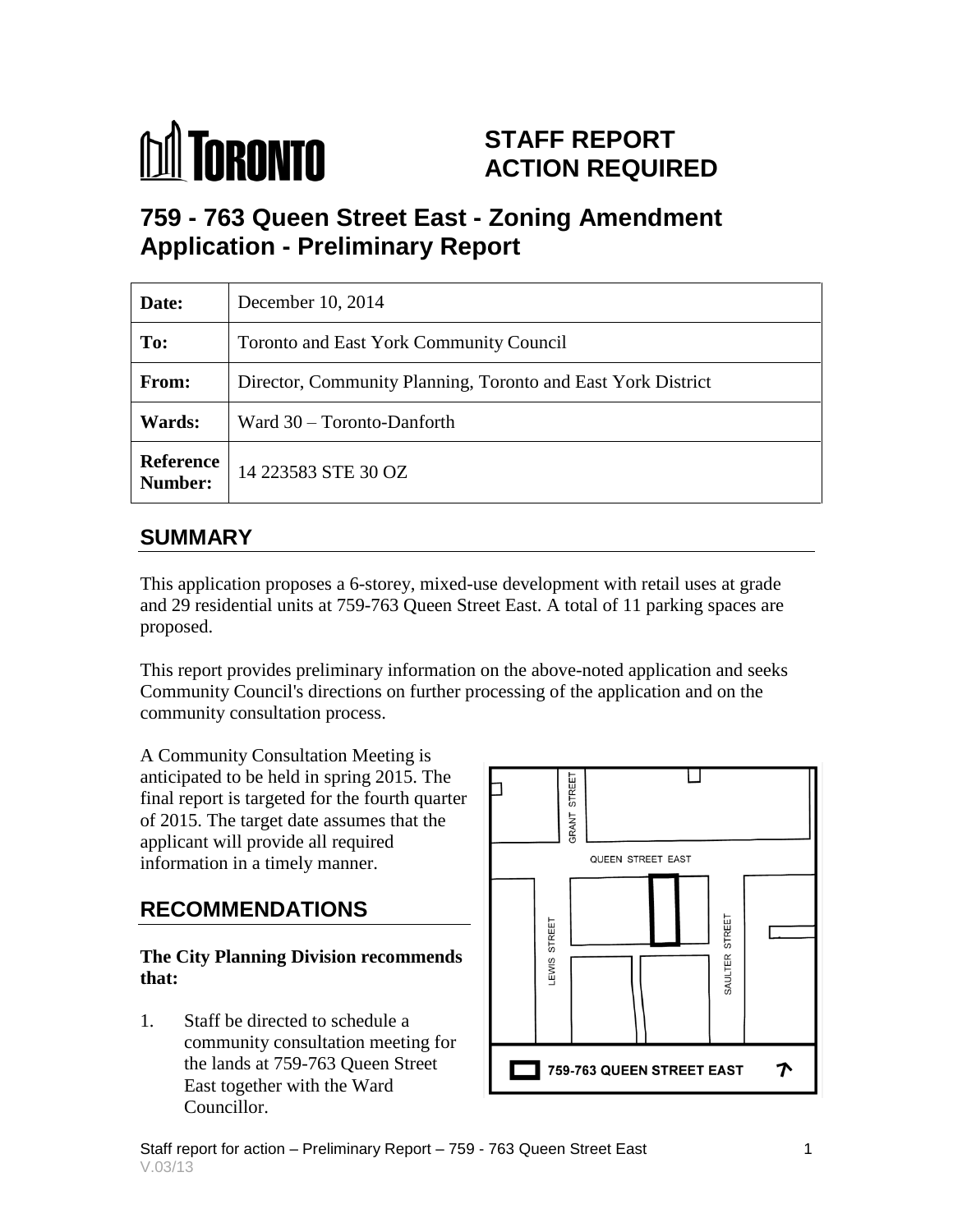- 2. Notice for the community consultation meeting be given to landowners and residents within 120 metres of the site.
- 3. Notice for the public meeting under the Planning Act be given according to the regulations of the Planning Act.

#### **Financial Impact**

The recommendations in this report have no financial impact.

#### **Pre-Application Consultation**

A pre-application consultation meeting was held on May 22, 2014, with the applicant to discuss complete application submission requirements.

#### **ISSUE BACKGROUND**

#### **Proposal**

The applicant proposes to construct a 6-storey mixed-use building with 29 residential dwelling units and retail uses at grade. The proposed building would have a gross floor area of approximately 2,875 square metres, of which 235 square metres would be allocated to retail uses at grade. The overall height of this building is 19.5 metres with a 1.8 metre mechanical penthouse for a total height of 21.3 metres and the proposed density would be 4.90 times the lot area. 11 parking spaces are proposed to serve this development within a parking stacker system at the rear of the building off the public lane.

Attachments 1 through 5 contain drawings of the proposed development. Attachment 7 is the Application Data Sheet.

#### **Site and Surrounding Area**

The subject site is located on the south side of Queen Street East, east of Broadview Avenue, mid-block between Lewis Street to the west and Saulter Street to the east. June Callwood Way, a public lane, runs along the south limit of the subject site. The 14.9 metre wide site is comprised of three contiguous lots, 759, 761 and 763 Queen Street East, and has an overall area of approximately 586 square metres.

The subject site is currently occupied by three 2-storey buildings, each with ground floor retail space and a residential unit on the second floor. The existing buildings would be demolished with this proposal. Uses surrounding the site include:

North: There are primarily 2- and 3-storey buildings that have a mix of residential and retail uses along Queen Street East. Further north are low density neighbourhoods, primarily with detached houses, semi-detached houses and row-houses.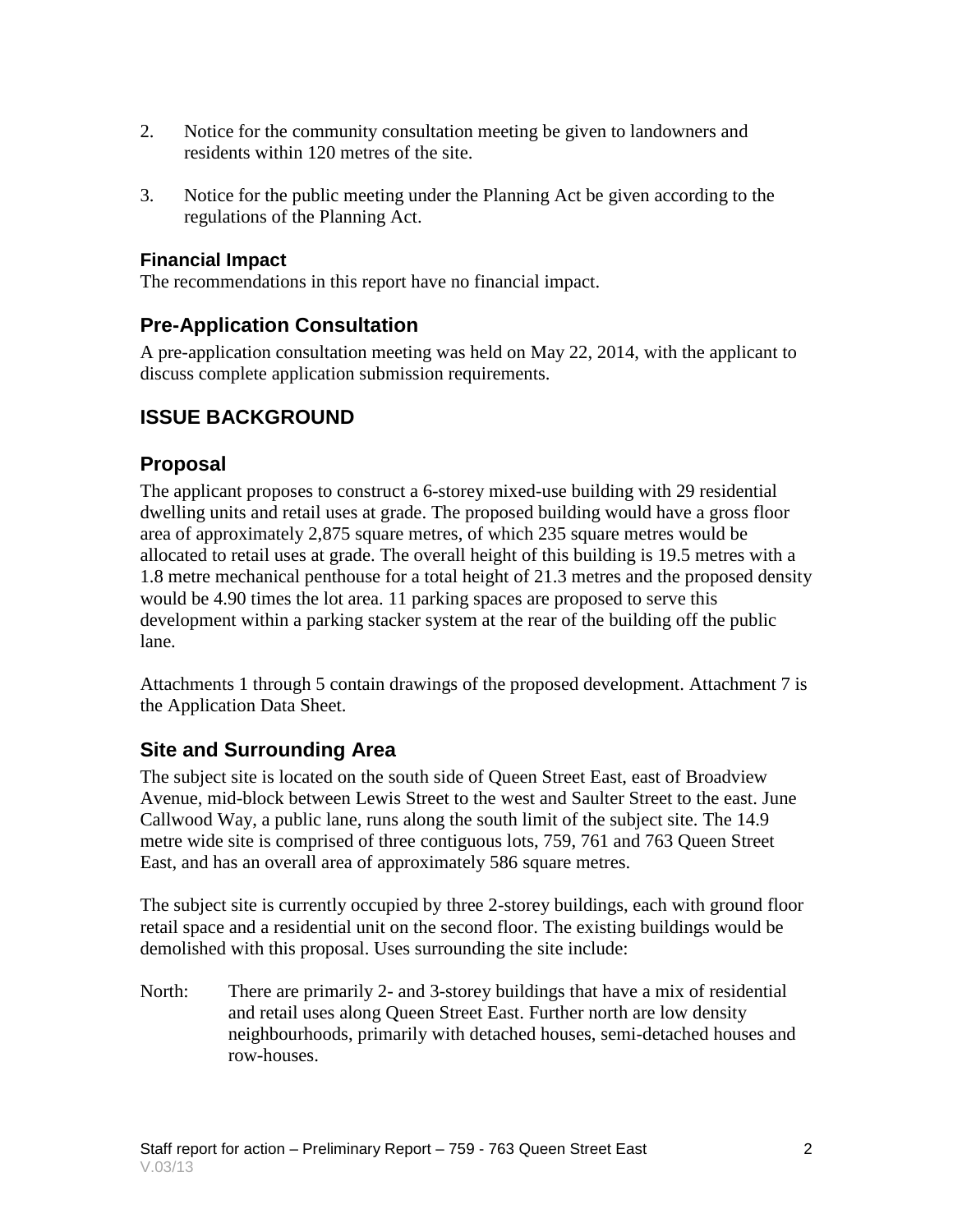| South: | A public lane, June Callwood Way, is immediately south of the site. Beyond<br>the lane are low density neighbourhoods, primarily with detached houses,<br>semi-detached houses and row-houses fronting on both Saulter Street and<br>Lewis Street. |
|--------|----------------------------------------------------------------------------------------------------------------------------------------------------------------------------------------------------------------------------------------------------|
| East:  | Ralph Thornton Centre, a City owned community centre. Further east is a<br>parking lot and a 3-storey building with a mix of residential and retail uses.                                                                                          |
| West:  | There are 2-storey buildings that have a mix of residential and retail uses, in<br>addition to a 4-storey mixed use development at 747 Queen Street East.                                                                                          |

#### **Provincial Policy Statement and Provincial Plans**

The Provincial Policy Statement (PPS) provides policy direction on matters of provincial interest related to land use planning and development. The PPS sets the policy foundation for regulating the development and use of land. The key objectives include: building strong communities; wise use and management of resources; and protecting public health and safety. City Council's planning decisions are required to be consistent with the PPS.

The Growth Plan for the Greater Golden Horseshoe provides a framework for managing growth in the Greater Golden Horseshoe including: directions for where and how to grow; the provision of infrastructure to support growth; and protecting natural systems and cultivating a culture of conservation. City Council's planning decisions are required to conform, or not conflict, with the Growth Plan for the Greater Golden Horseshoe.

Staff will review the proposed development for consistency with the PPS and for conformity with the Growth Plan for the Greater Golden Horseshoe.

## **Official Plan**

The subject site is identified as an *Avenue* the Urban Structure map (Map 2) of the Official Plan. The site is subject to Section 2.2.3 regarding reurbanizing the *Avenues*, which describes *Avenues* as "important corridors along major streets where reurbanization is anticipated and encouraged to create new housing and job opportunities, while improving the pedestrian environment, the look of the street, shopping opportunities and transit service for community residents".

Policy 3 of Section 2.2.3 permits development on the *Avenues* prior to an Avenue Study, provided the development is consistent with all of the policies of the Plan. Such development applications are required to be accompanied by an Avenue Segment Review, which discusses the implications for the portion of the *Avenue* resulting from the proposed development and whether the proposed development would be setting a positive precedent for future development of the remainder of the *Avenue*. The applicant has not submitted an Avenue Segment Review to date.

The subject site is designated *Mixed Use Areas* in the City of Toronto Official Plan. This designation permits a broad range of commercial, residential and institutional uses and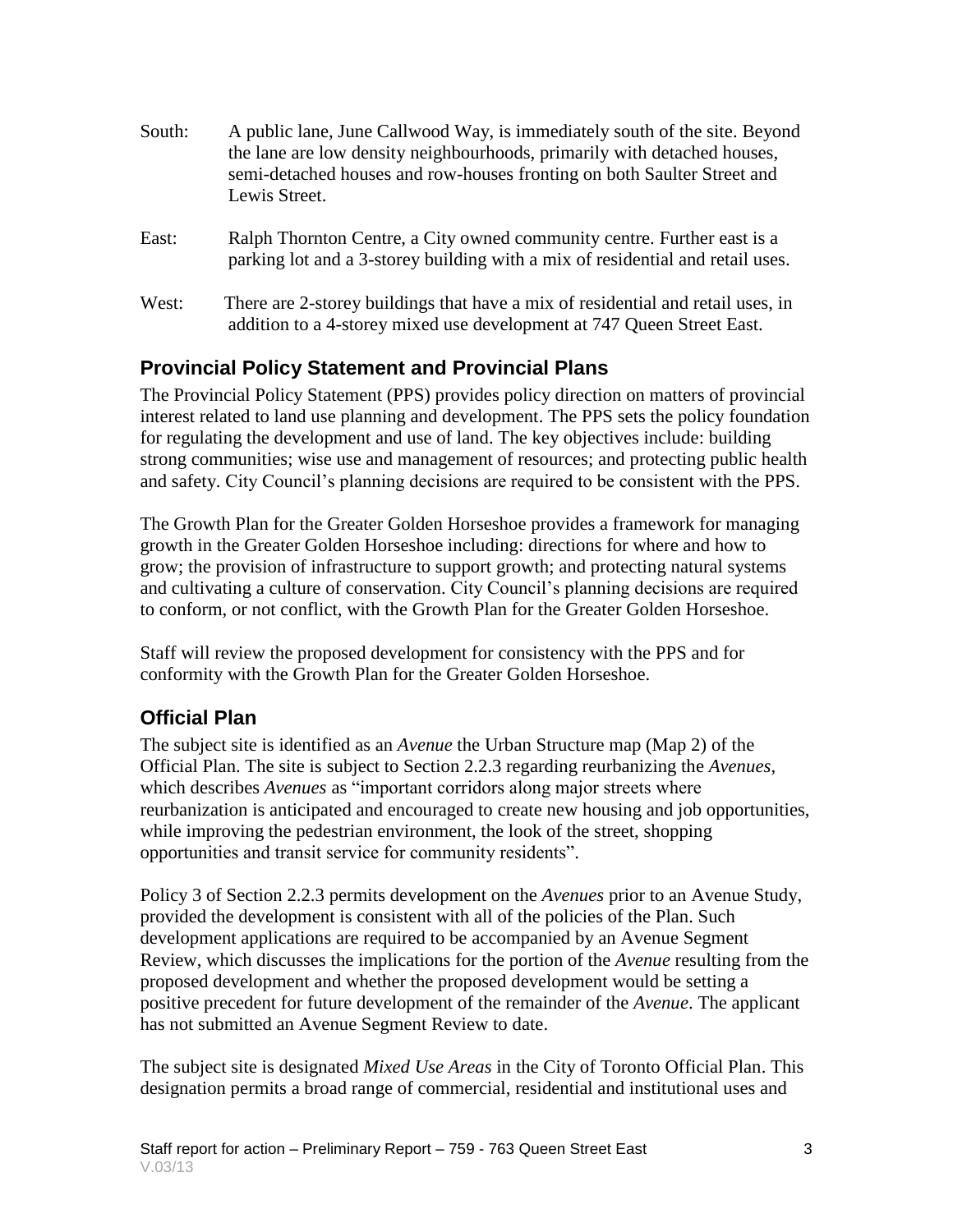includes policies and development criteria to guide development and its transition between areas of different development intensity and scale.

The development criteria in *Mixed Use Areas* include:

- creating a balance of high quality commercial, residential, institutional and open space uses that reduces automobile dependency and meets the needs of the local community;
- providing for new jobs and homes for Toronto's growing population on underutilized lands;
- locating and massing new buildings to provide a transition between areas of different development intensity and scale;
- locating and massing new buildings to frame the edges of streets and parks;
- providing an attractive, comfortable and safe pedestrian environment;
- providing good site access and circulation and an adequate supply of parking for residents and visitors;
- locating and screening service areas, ramps and garbage storage to minimize the impact on adjacent streets and residences; and
- providing indoor and outdoor recreation space for building residents in every significant multi-residential development.

## **Zoning**

The site is zoned MCR T2.5 C2.0 R2.0 in the former City of Toronto Zoning By-law 438-86 and CR 2.5 (c2.0; r2.0) SS2 (x2294) in the City of Toronto Zoning By-law 569- 2013. This zone permits a wide range of commercial and residential uses with a maximum density of 2.5 times the area of the lot, of which a maximum of 2.0 times may be non-residential and a maximum of 2.0 times may be residential. The maximum permitted height is 14.0 metres.

## **Site Plan Control**

The proposed development is subject to Site Plan Control. An application for Site Plan Control (14 223587 STE 30 SA) has been submitted and is being reviewed concurrently with the subject application.

## **Tree Preservation**

An Arborist Report has been submitted with the application and is being reviewed by Urban Forestry.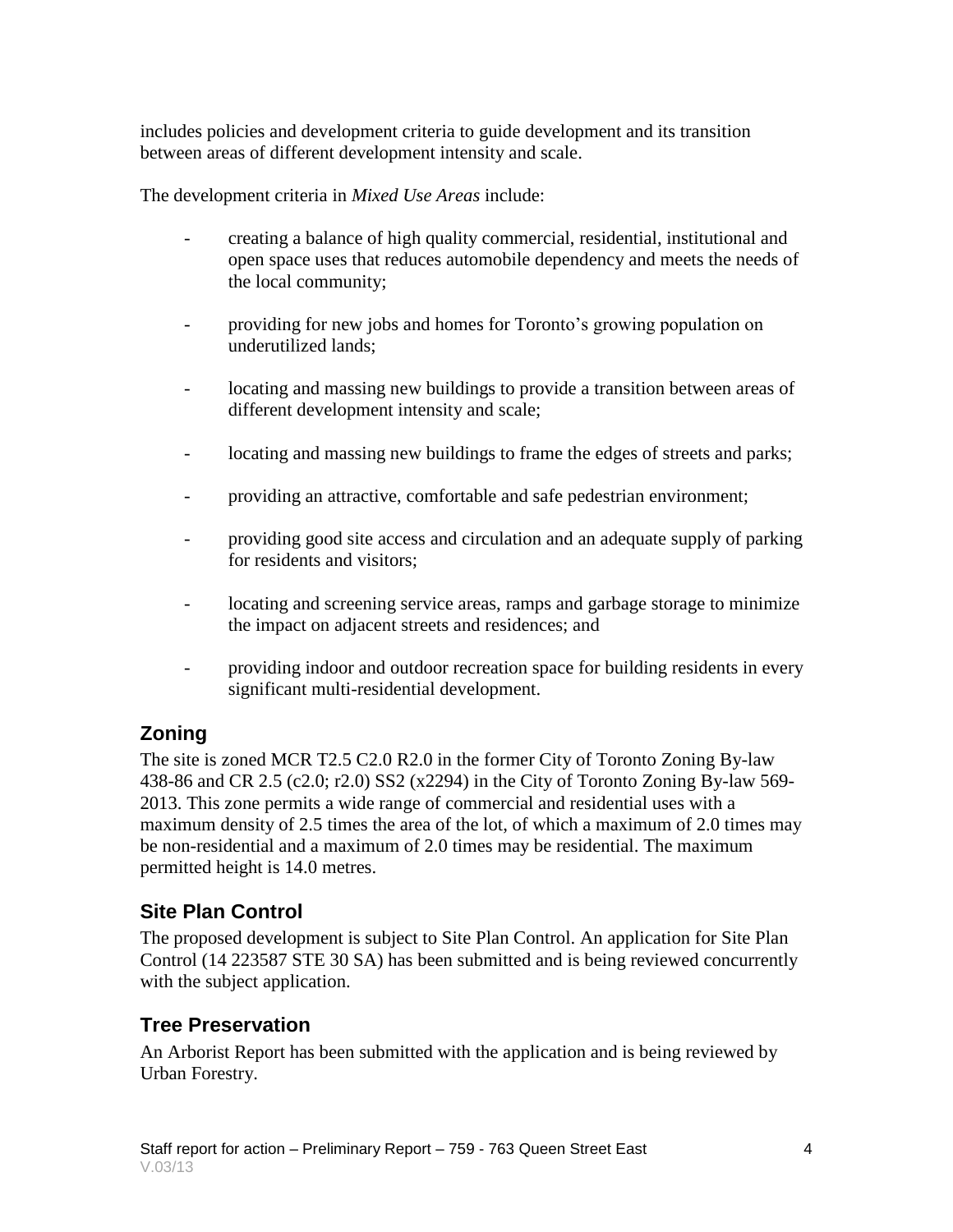#### **Queen Street East Heritage Conservation District Study.**

The subject site is within the study area for the Queen Street East Heritage Conservation District Study.

In September 2006, Toronto City Council authorized Queen Street East between the Don Valley Parkway and the CN Railway for a Heritage Conservation District Study. Furthermore, in October 2012, City Council prioritized the same portion of Queen Street East as one of five high priority areas requiring a Heritage Conservation District Study.

The study is currently underway.

#### **Reasons for the Application**

A rezoning application is required to permit the height and density proposed by the applicant, as well as a reduction in the number of required parking spaces. Additional areas of non-compliance with the Zoning By-law will be assessed as the review of the application advances.

#### **COMMENTS**

#### **Application Submission**

The following reports/studies were submitted with the application:

- Plan of Survey
- Topographical Survey
- Concept Plan (Site and Landscape Plan)
- Architectural Plans, Elevations, Sections and Renderings
- Planning Rationale
- Sun/Shadow Study
- Functional Servicing Plan
- Waste and Recycling Study
- Parking and Loading Study
- Arborist Report
- Toronto Green Standards Checklist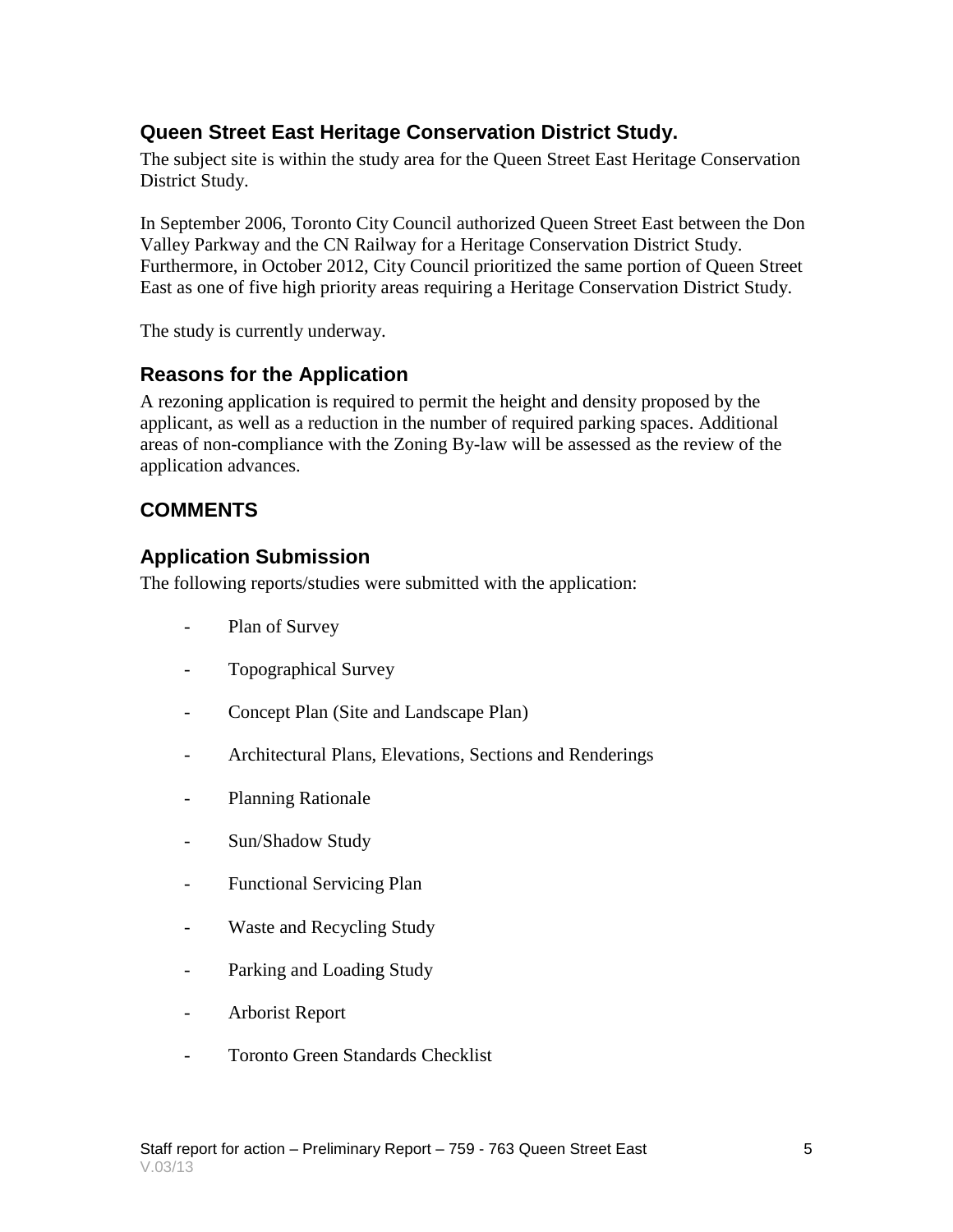A Notification of Incomplete Application issued on October 7, 2014 identifies the outstanding material required for a complete application submission as follows:

- Avenue Segment Review Study
- Heritage Impact Assessment
- Stormwater Management Report

#### **Issues to be Resolved**

The following issues have been identified during the preliminary review of this application, and will require further examination:

- The acceptability of forthcoming studies;
- The appropriateness of this proposed development within the Queen Street East Heritage Conservation District Study Area;
- The impact of the development to the listed heritage property immediately adjacent to the proposed development;
- The appropriateness of the density of the proposed development;
- The appropriateness of the height and massing of the proposed development;
- The transition between the proposed development to properties designated *Neighbourhood* in the Official Plan;
- The appropriateness of the front facade of the building compared to the prevailing street wall along Queen Street East;
- The appropriateness of proposed setbacks for dwelling unit windows;
- The location, provision and access to loading, bicycle and vehicular parking spaces for the proposed residential and commercial uses;
- The location and amount of interior and exterior amenity space; and
- The sun and shadow impacts of the proposed development.

The Toronto Green Standards Checklist has been submitted by the applicant and is currently under review by City staff for compliance with the Tier 1 performance measures.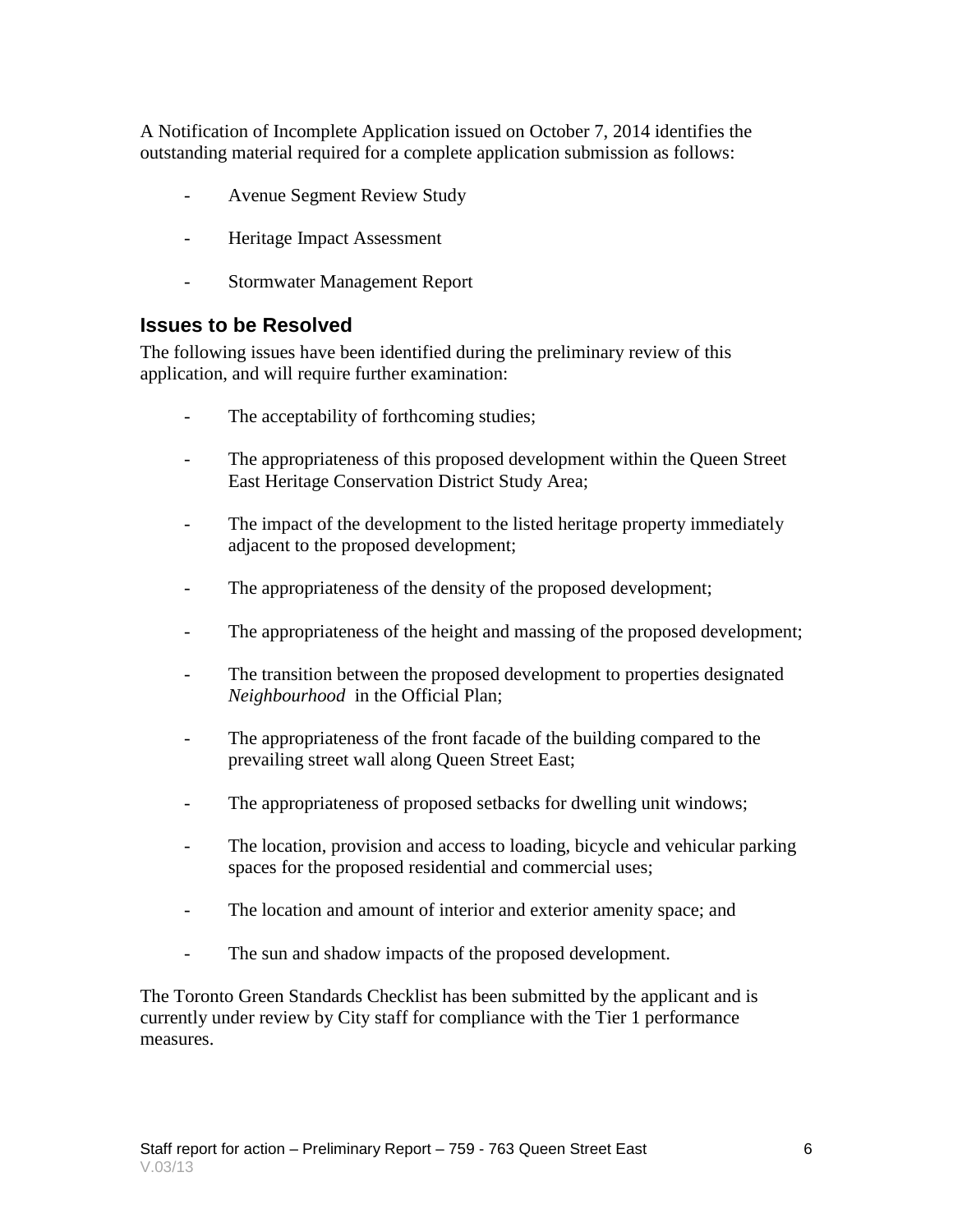Additional issues may be identified through the review of the application, agency comments and the community consultation process.

#### **CONTACT**

Angela Stea, Senior Planner Tel. No. 416-392-7215 Fax No. 416-392-1330 E-mail: astea@toronto.ca

## **SIGNATURE**

Gregg Lintern, MCIP, RPP Director, Community Planning Toronto and East York District

\_\_\_\_\_\_\_\_\_\_\_\_\_\_\_\_\_\_\_\_\_\_\_\_\_\_\_\_\_\_\_

(P:\2014\Cluster B\pln\TEYCC\32963058022.doc) - ca

#### **ATTACHMENTS**

- Attachment 1: Site Plan
- Attachment 2: North Elevation
- Attachment 3: South Elevation
- Attachment 4: East Elevation
- Attachment 5: West Elevation
- Attachment 6: Zoning
- Attachment 7: Application Data Sheet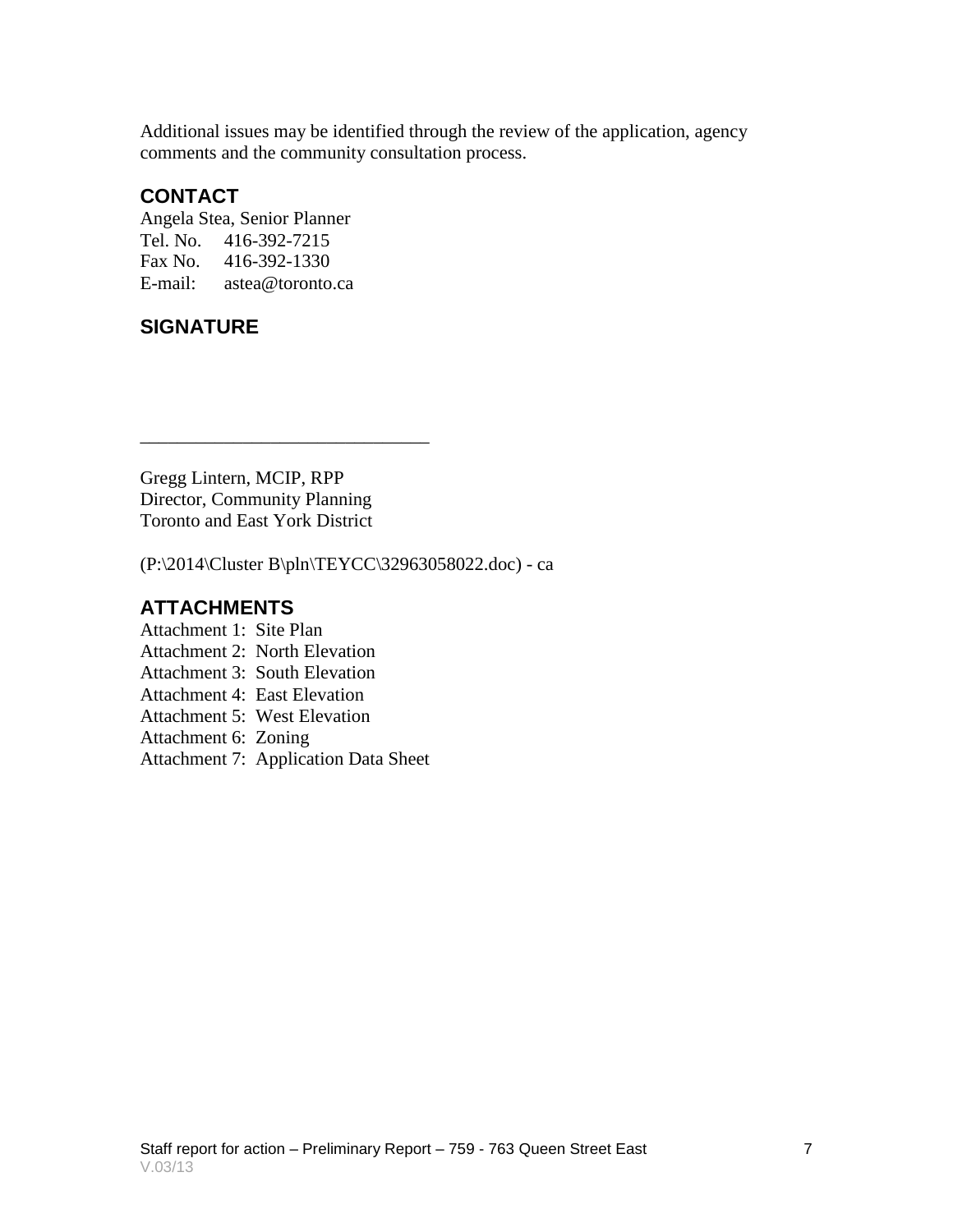

#### **Attachment 1: Site Plan**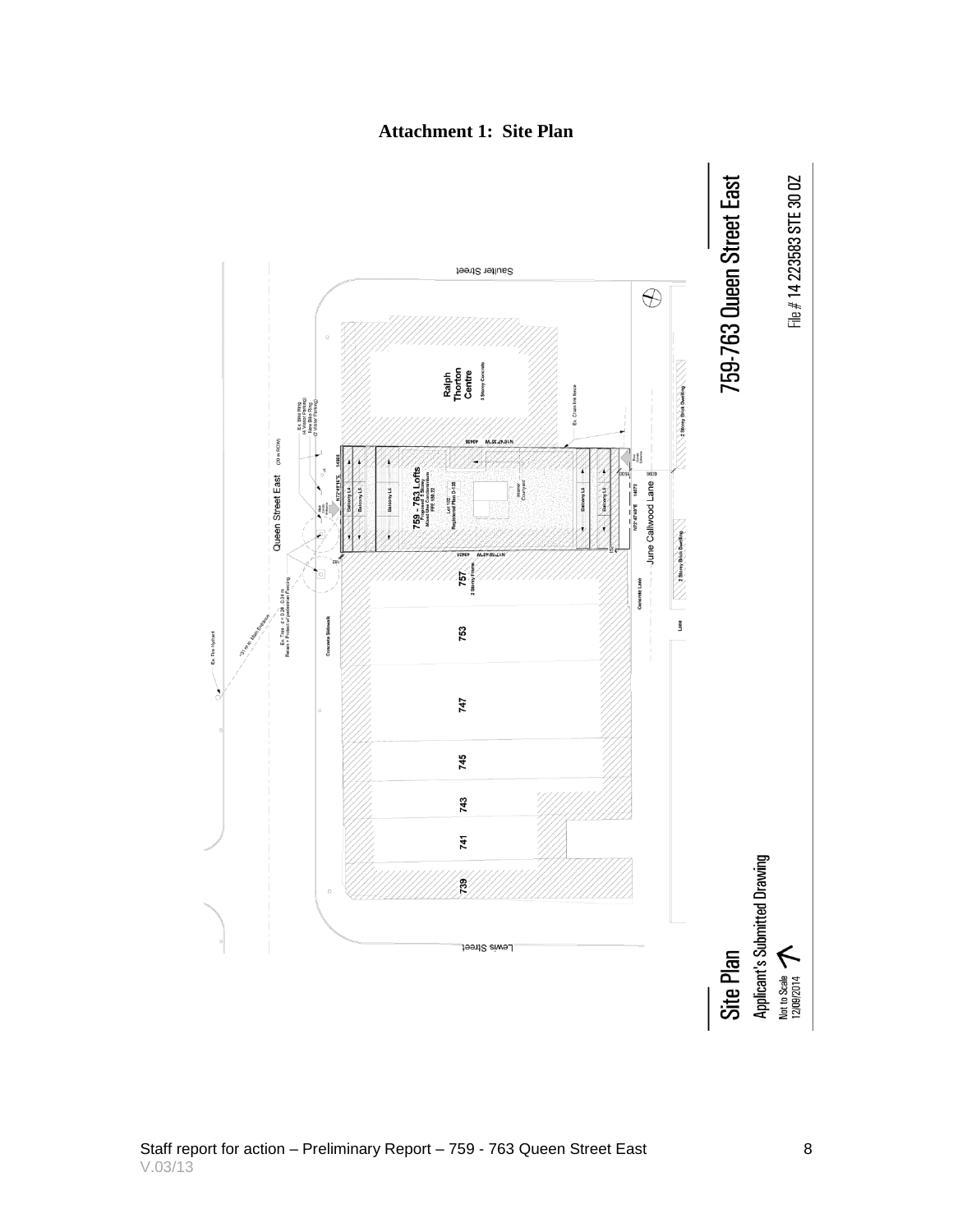

#### **Attachment 2: North Elevation**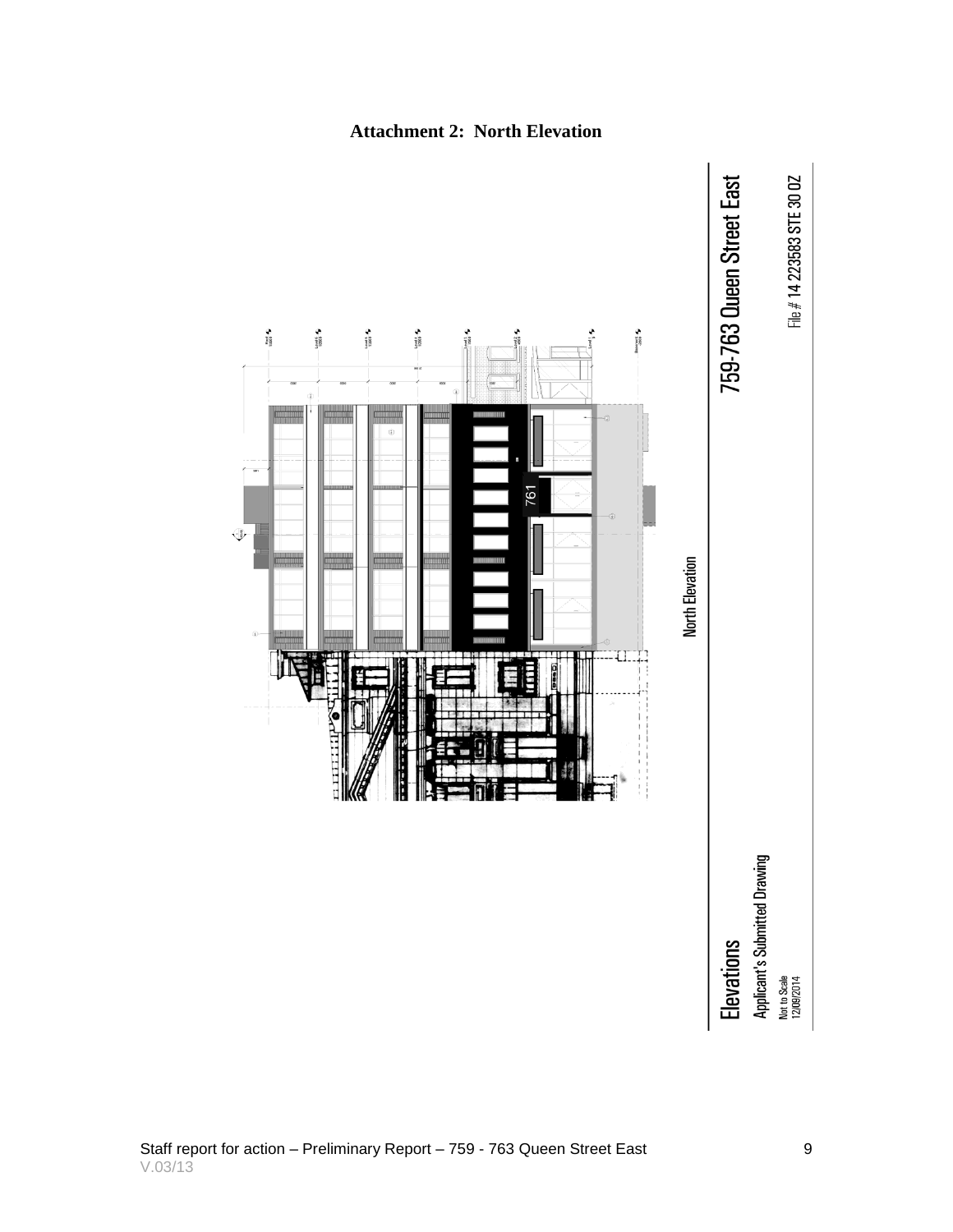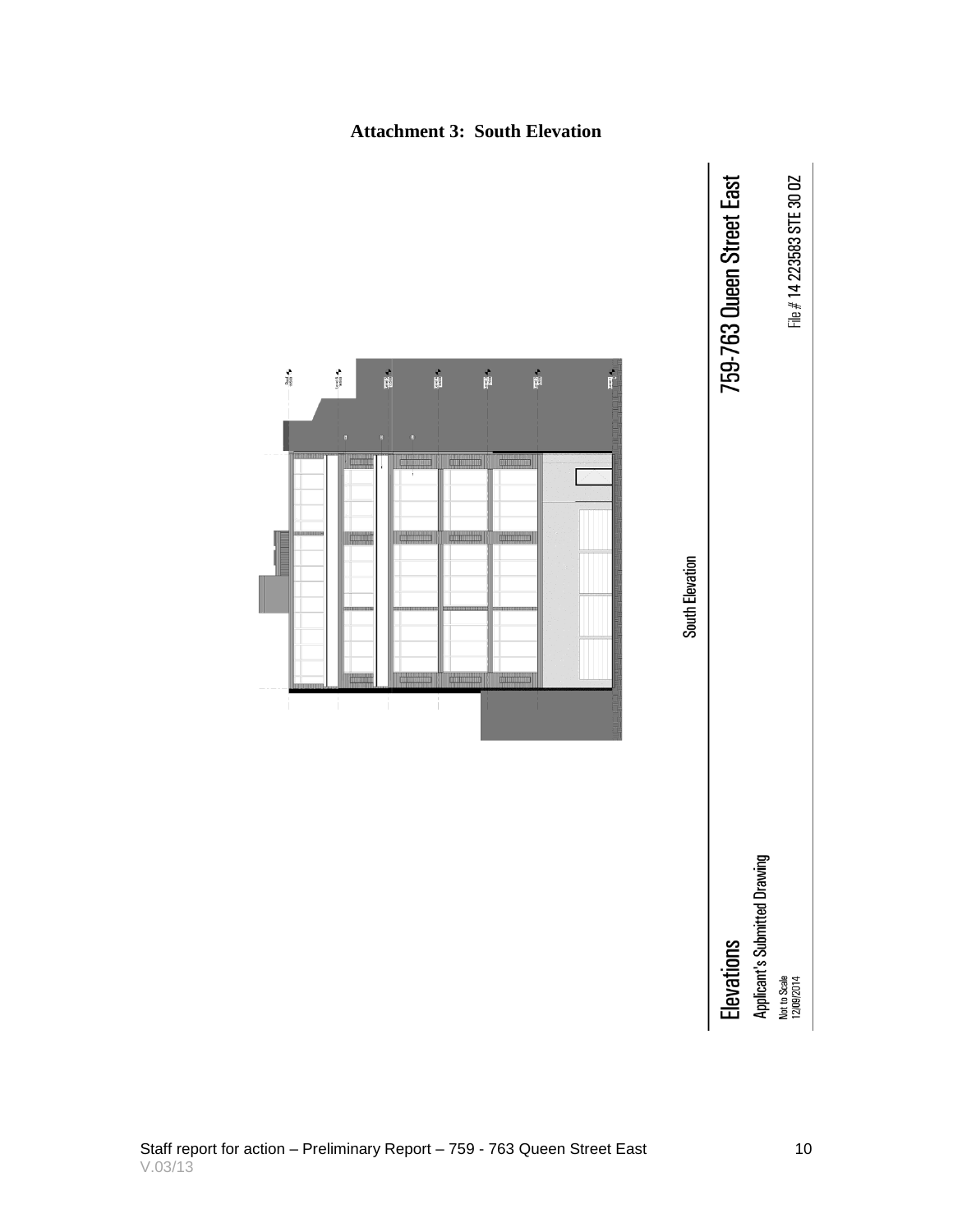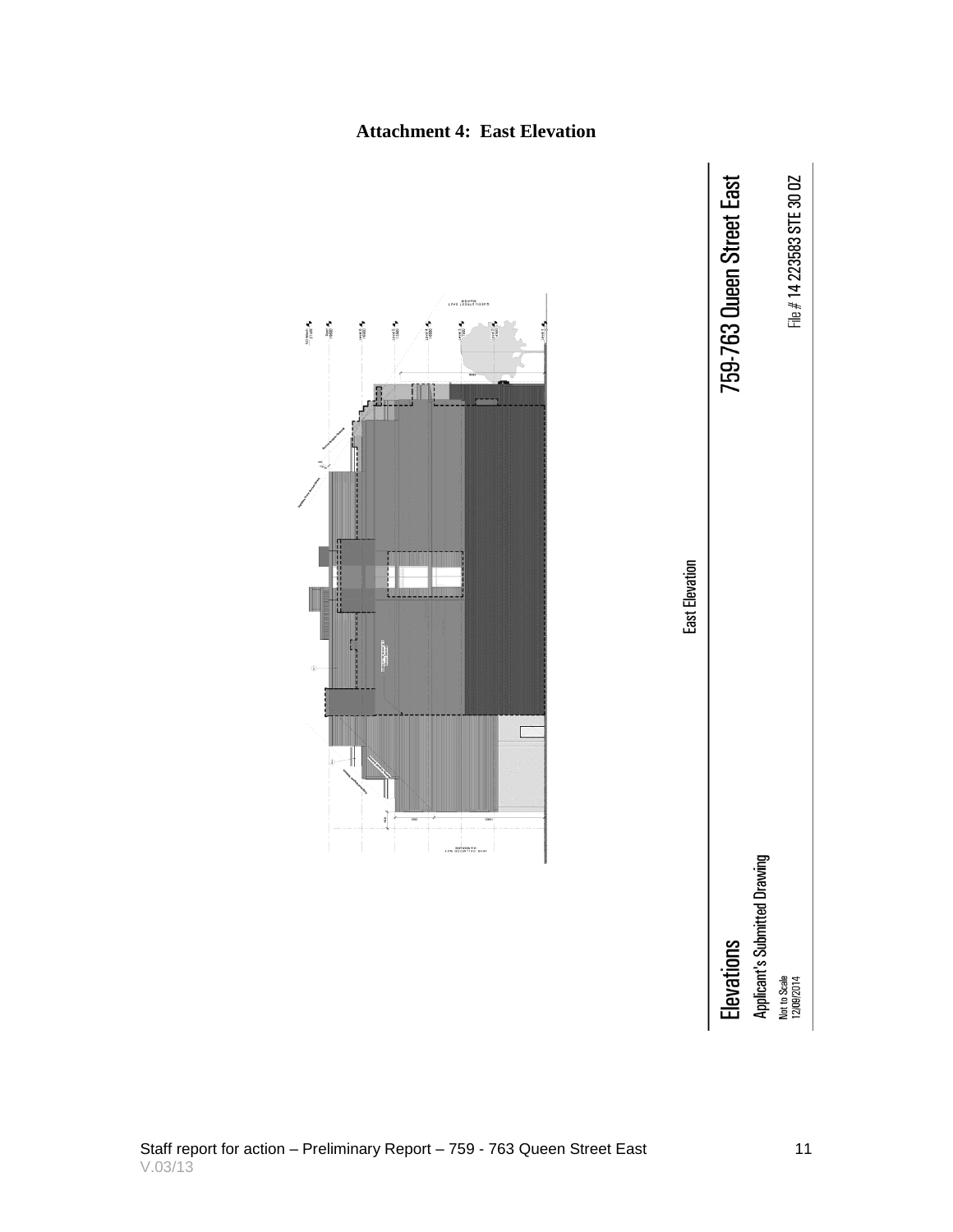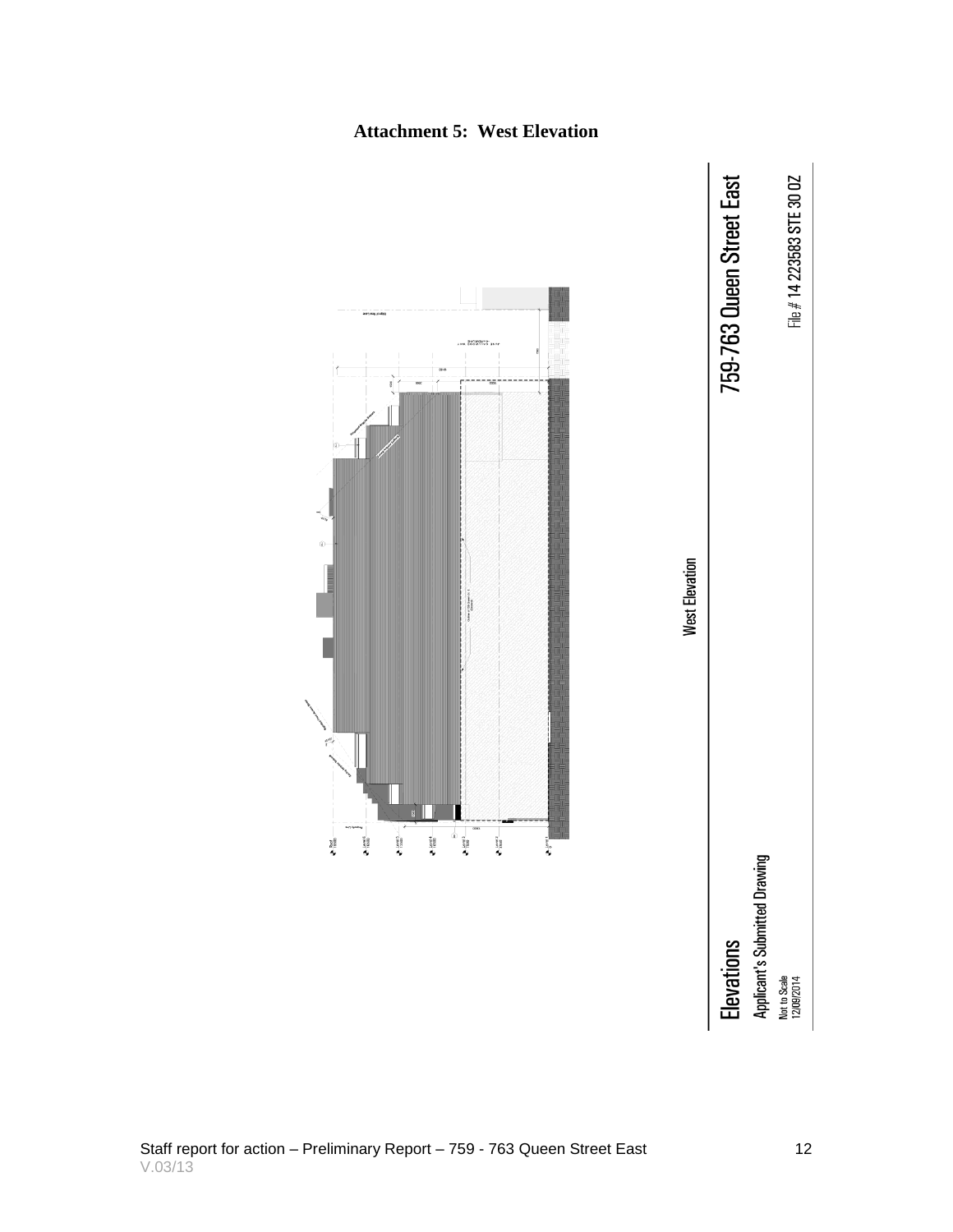



Not to Scale<br>Extracted: 12/12/2014